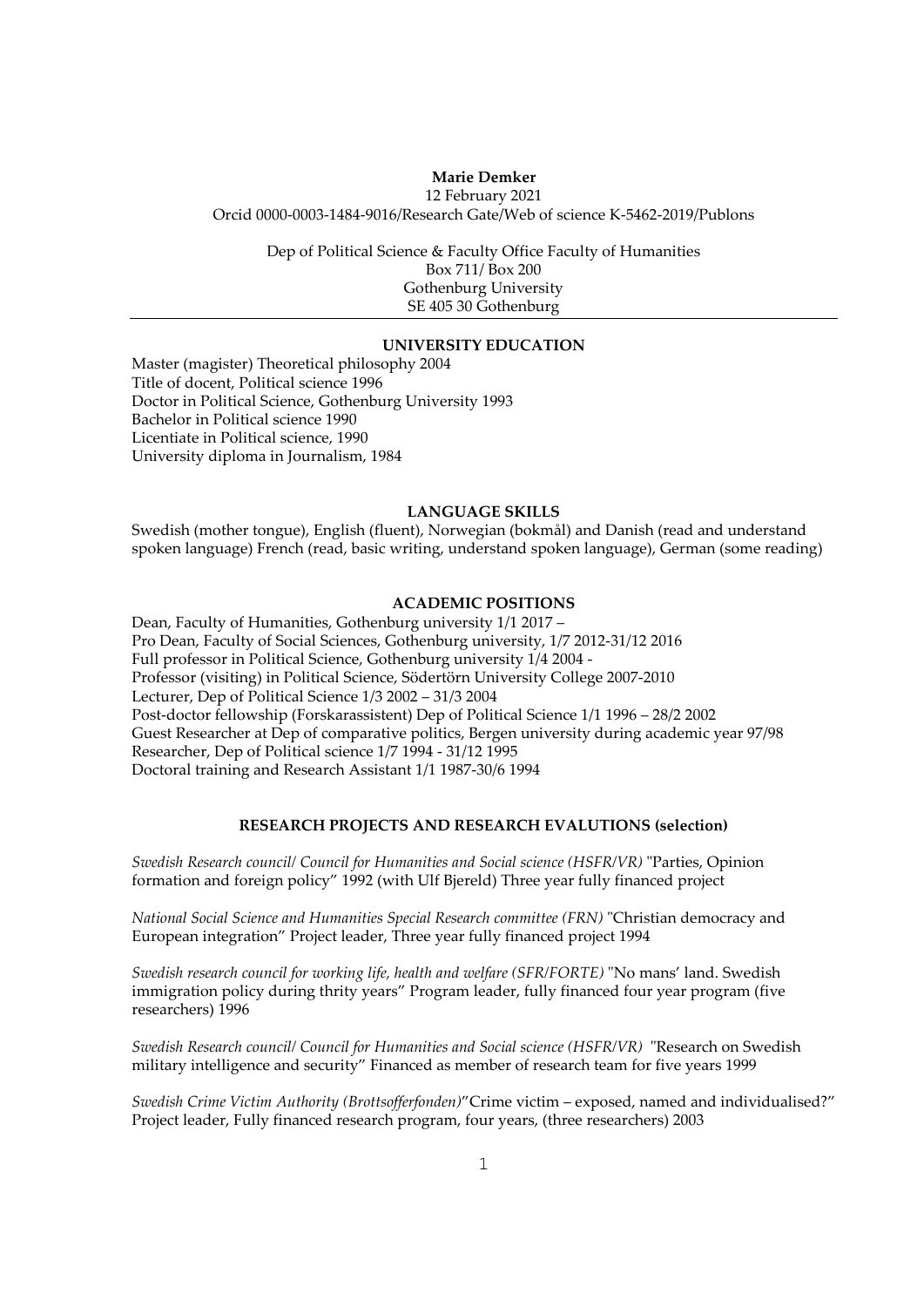*Swedish research council for working life, health and welfare (FORTE)* "Not just populism" Program leader, fully financed program (five researchers) 2009

*Sten A Olsson foundation for culture and science* "Religion-Culture-Health" Part of a research group, fully financed program (six researchers) 2010

*Swedish research council (*VR) "Decreased ideological polarisation and conflict in western Europe?" Part of a research group, fully financed program 2015

*Supervisor* to twelve doctoral students (Sweden) Participating in more than twenty *examining committees* (Sweden, Norway) Acting as *faculty opponent* (at doctoral defences) in Sweden and Norway three times (and one more planned 2021) *Expert assessments* for academic positions, docent and professors' competence more than twenty times (Sweden, Norway, Finland)

*Member* of committee for evaluating political science research in Norway on behalf of the Norwegian Scientific Council (NFR) 2001-2002

*Reviewer* on scientific applications for Norwegian Research Council, Riksbankens Jubileumsfond, Foundation for Baltic and East European Studies, European Research foundation

*Award* for best paper in Statsvetenskaplig Tidskrift (Swedish Political Science journal) with Göran Duus Otterström 2011/2012

*Peer reviewer* for several scientific journals as European Journal of International Relations, Cooperation & Conflict, European Journal of Political Research, European Contemporary History, Scandinavian Political Studies, Norsk Statsvetenskaplig Tidskrift, Journal of International Migration and Integration, European Journal on Criminal Policy and Research, Swiss political science review, Politics, International Journal of Communication, Party Politics.

*Appointed examiner* by VR for cases of research fraud 2008

*Member* (elected) Royal Society of Arts and Sciences in Gothenburg (KVVS) 2015-

*Member*, Association Française de Science Politique (AFSP)

*Member* International Studies Association (ISA)

## **ACADEMIC ASSIGNEMENTS OUTSIDE OWN UNIVERSITY (Selection)**

*Member* of the board*,* Örebro University 2013-2017

*Member* of the board, Theological University College, Stockholm (Enskilda Högskolan) 2008-2012

*Member* of the Board, Humanities and social science at National Research Council (VR) 2001-2006

*Chairperson* for the committee for political science, mass media and communication (VR) 2001-2006

*Member* of the evaluation council for Swedish Research Council for Humanities and social science (HSFR); council for political science and mass media and communication 1999-2000

*Member* of the special committee (at Swedish Research Council VR) for research on communism and crime against human rights 2000-2004